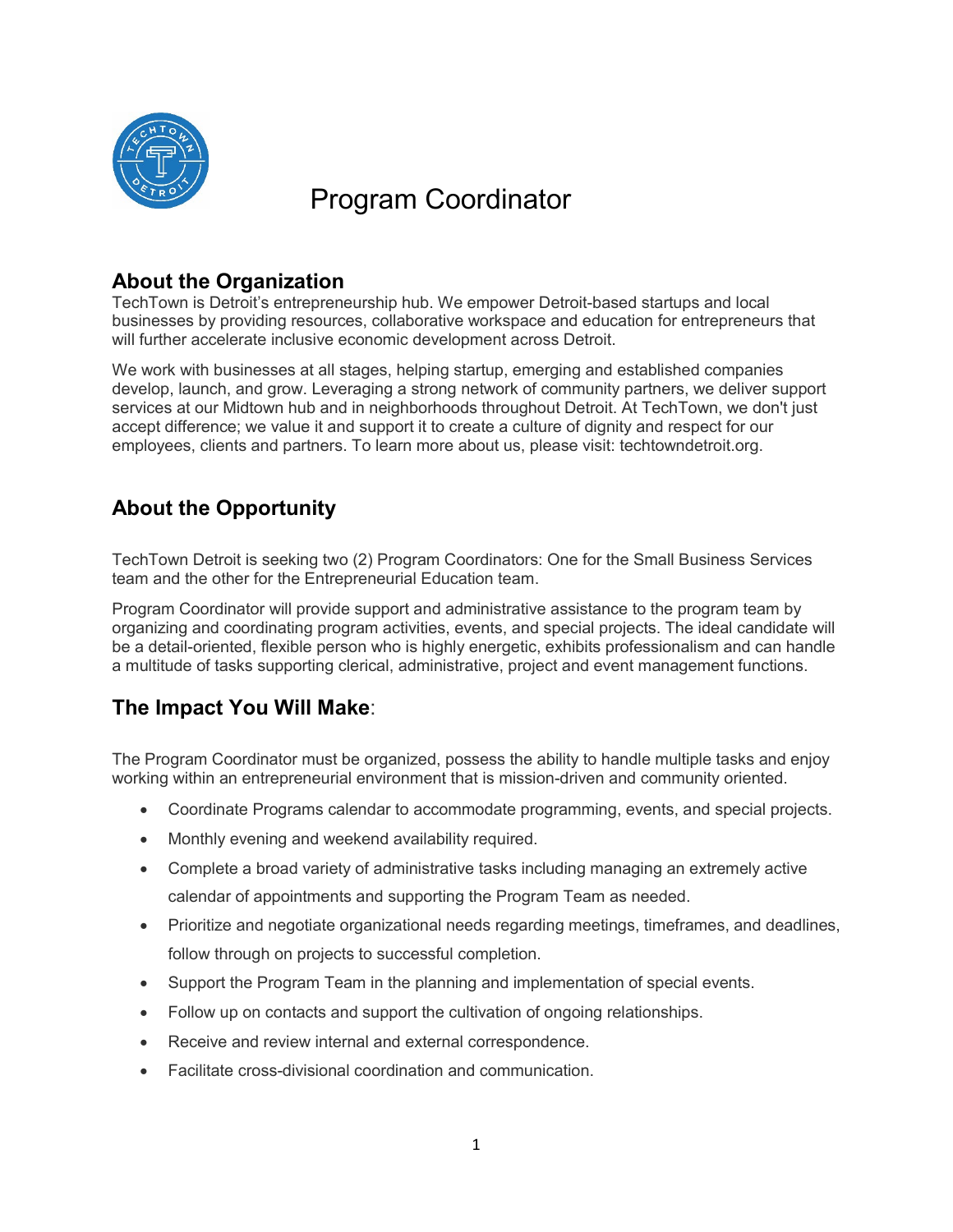- Develop deep knowledge of the organization's culture, structure, work, strengths, and challenges to generate creative, effective ways to improve functioning, procedures, protocols, and planning.
- Work as part of a team to plan and execute events.
- Other duties as assigned.

## **What You Will Bring to the Table:**

Must possess strong interpersonal skills and the ability to build relationships with stakeholders, including staff, Center guests and external partners.

Excellent verbal and writing communication skills.

Demonstrated proactive approaches to problem-solving with strong decision-making capability.

Highly resourceful team-player, with the ability to also be extremely effective independently.

Proven ability to handle confidential information with discretion and be adaptable to various competing demands.

Strong organizational skills that reflect ability to perform and prioritize multiple tasks seamlessly with keen attention to details.

Strong technical skills and must be proficient with Microsoft Office Suite (Outlook, Word, Excel, and Power Point) and Adobe Acrobat. Must be able to work in a systems environment, with ability to learn and use new software and systems as required. Experience with Zoho CRM and Acuity preferred but not required. Training will be provided.

Able and willing to occasionally assist with weekend and evening events.

Experience working within a nonprofit environment is desired.

Experience working in a fast paced, multi-disciplinary, collaborative team and managing and supporting high level staff.

Comfortable interacting at all levels within the organization.

A minimum of four years of experience equivalent in a progressively responsible administrative position supporting an executive level position or in a program coordinator role.

OR

A College degree AND a minimum of two years of experience equivalent in a progressively responsible administrative position supporting an Executive level position or in a program coordinator role.